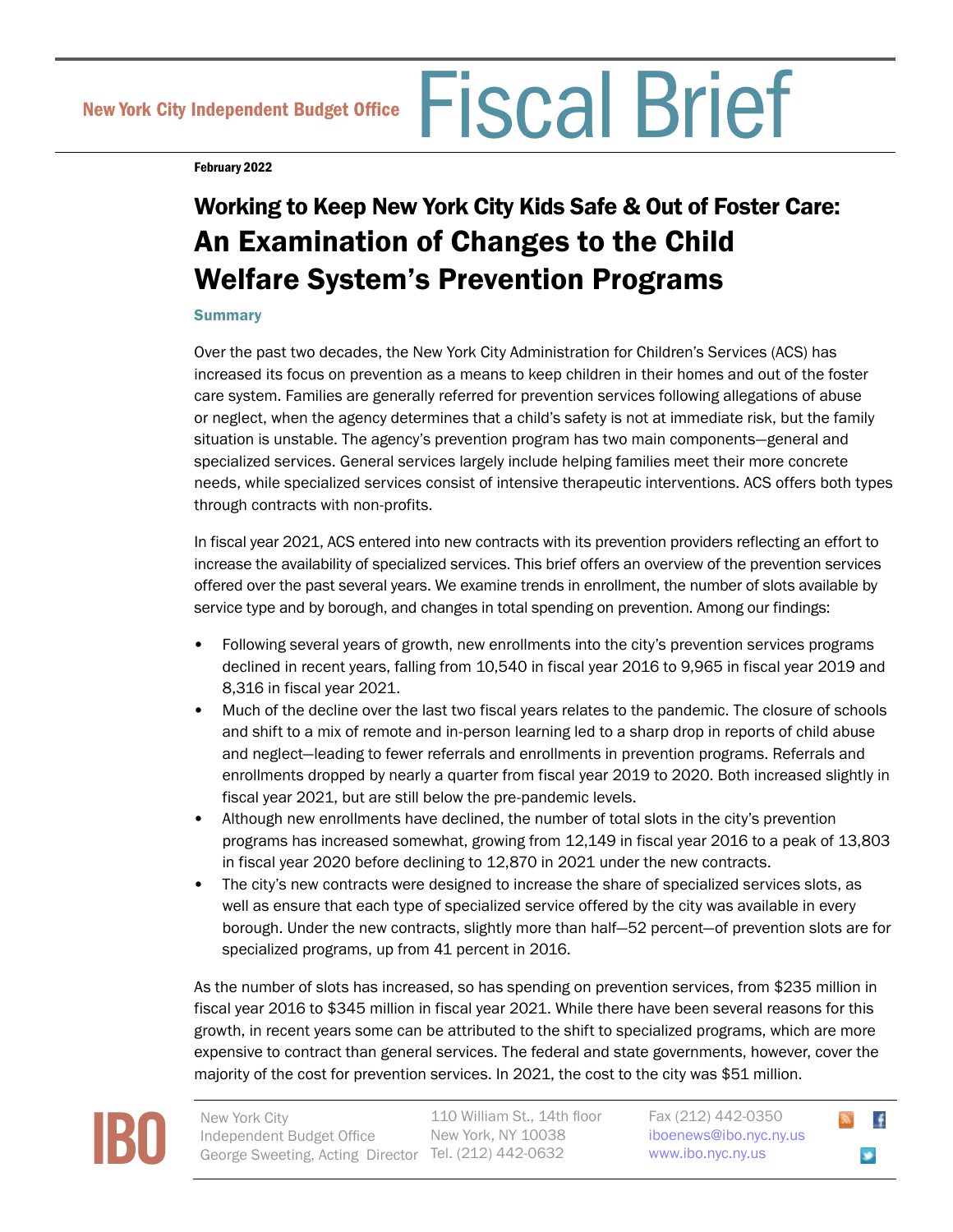#### **Background**

The city's Administration for Children's Services (ACS) is responsible for overseeing the city's child welfare system, a key aspect of which is the agency's prevention services system. These services, delivered by nonprofit providers contracting with ACS rather than by the agency itself, are designed to strengthen families and keep children out of foster care. Families typically enter prevention services after a referral from ACS, usually after a child abuse or neglect investigation, or before or after returning from foster care. While participation is often voluntary, under certain conditions related to child safety, ACS may ask for those services to be provided under the supervision of the Family Court. On the other end of the spectrum, families can also walk in to programs and request services.

There are two major types of programming offered under the prevention services umbrella: general and specialized. General services–which ACS now calls Family Support under a new set of contracts, discussed below–are for families considered to be at relatively lower risk. What these services consist of depends on what the family needs and could include teaching parenting skills, helping families sign up for public assistance, making sure they have basic needs such as food and diapers, helping them access devices for remote learning, or referrals to services such as job training, childcare, or housing assistance.

Specialized programs—variously called evidence-based, evidence-informed, or therapeutic and treatment models, but referred to throughout this brief as "specialized" target specific needs or populations. These programs typically consist of intensive therapeutic interventions and case management tailored toward the needs of the target population. They rely on fidelity to a specific clinical model or framework, and have a prescribed length of service. Because of this, families usually spend less time in these specialized programs than in the general programs. Examples include Child-Parent Psychotherapy, for families with children ages five and under who have experienced a traumatic event and/or have mental health or behavioral issues; Family Treatment/Rehabilitation, for families where the primary issue is a child or caregiver's substance use or mental health problems; and Functional Family Therapy, an intervention that focuses on family relationships.

ACS's focus on prevention services and expansion of its specialized programs has coincided with a continuing reduction in the number of children in foster care each year. In 2000, when ACS began significantly increasing its focus

on prevention services as a means to prevent children from being removed from their homes, 10,137 children entered foster care; this number dropped to 3,657 in 2016 and 2,592 in 2021. The average number of children in care overall fell even more sharply, from 34,354 in 2000 to 9,906 in 2016 and 7,639 in 2021.

Although more specific causal outcome data are limited, there is some evidence that the city's use of specialized models can lead to more positive outcomes for families. A 2017 study by Casey Family Programs focused on ACS's experience with implementing specialized (referred to in the Casey study as evidence-based) models but also briefly looked at preliminary results on outcomes. It found that high-risk families served through specialized models were more likely to achieve their case goals compared to high-risk families in more traditional prevention services, and less likely to have a substantiated abuse or neglect investigation after completing the program.<sup>1</sup> (A substantiated investigation previously meant that an ACS caseworker determined there was credible evidence of maltreatment; as of January 1, 2022, this standard has changed to "a fair preponderance of the evidence.")

Regardless of the type of program, providers are required not only to provide services to the family, but to continually assess whether the child or children can remain safely in the home.

In 2019, ACS released a Request for Proposals (RFP) for contracts for a new prevention services system, which heavily emphasized a shift toward more specialized programs. This shift had been underway for years, but the new contracts represented an opportunity to formally overhaul the system and codify ACS's desire to see more families served by specialized programs.2 They also represent ACS's move toward alignment with the new federal Family First Prevention Services Act, discussed later in this brief.

Providers, including ones already offering prevention services at the time, applied for the specific programs they wanted to offer and specified which areas they wanted to serve; it is not uncommon for providers to run multiple programs at various sites throughout the city. ACS announced the providers selected for the 119 new contracts in early 2020. Almost all that received new contracts had already been offering prevention services under the older system, though in many cases, they were now working in different communities. The new contracts went into effect on July 1, 2020.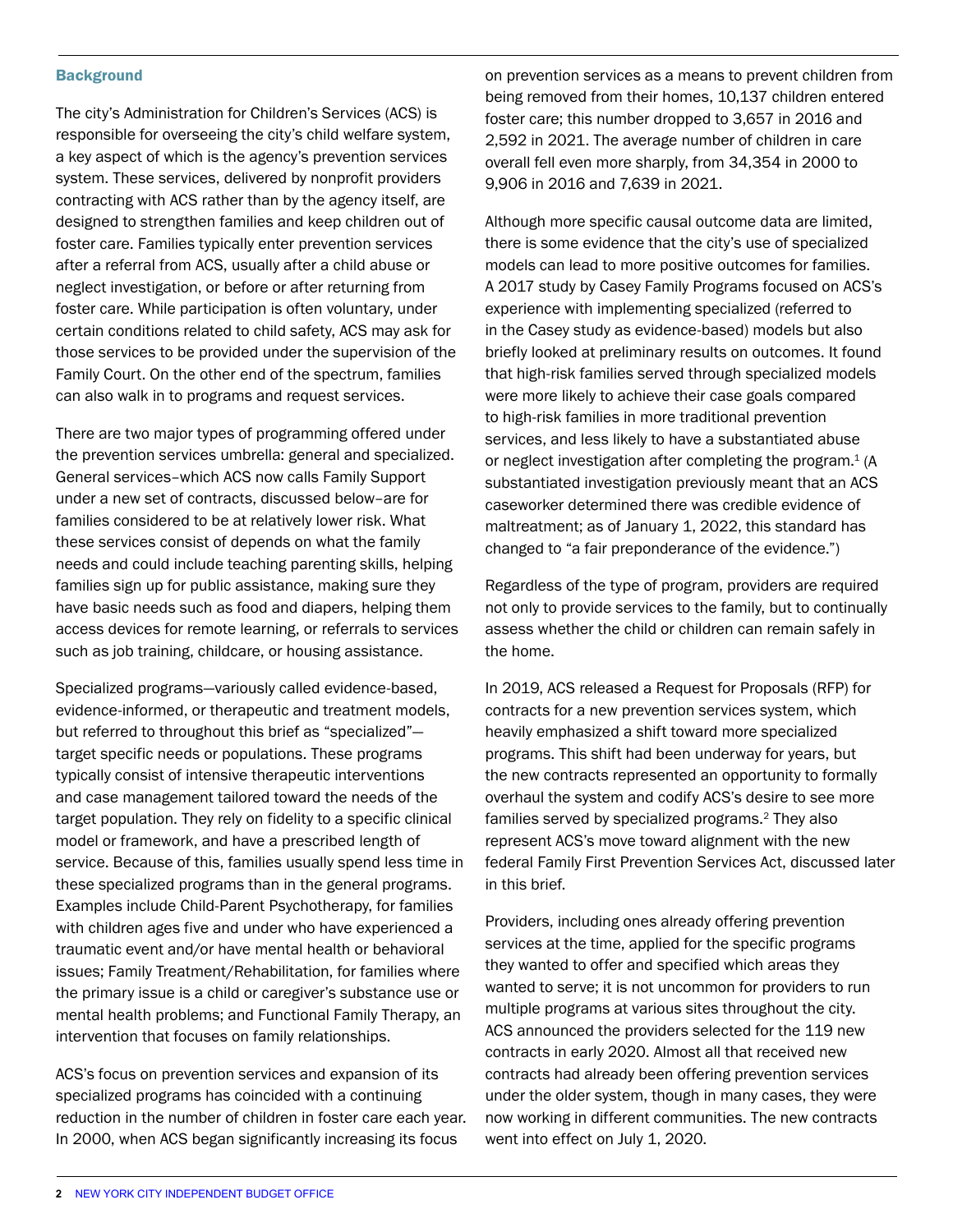#### Primary Prevention

The prevention programs discussed throughout this brief fall into categories sometimes known as "secondary" or "tertiary" prevention. Secondary prevention is intended to reduce the possibility of maltreatment to a child considered at risk of harm. In tertiary prevention, maltreatment has already occurred and prevention measures are put into place to try to avoid repeat maltreatment and/or removal from the home and placement into foster care. The majority of families in ACS's prevention programs discussed in this report have already come to the attention of the child welfare system, usually through an allegation of abuse or neglect.

ACS also runs several primary prevention initiatives, which are broader in their reach because they aim to provide families with the supports and resources they need to thrive and to manage difficulties rather than reaching a crisis point that potentially prompts child welfare involvement. While they are not the focus of this brief, these initiatives are also an important part of ACS's prevention continuum.

In 2018, ACS launched three Family Enrichment Centers (FECs) in neighborhoods in the Bronx and Brooklyn with high rates of child welfare involvement. The drop-in sites serve as community centers where families can receive help from staff or simply engage in activities with other community members. Community members are not asked to provide any personally identifiable information.

FECs have received praise for providing families with support and resources outside of any involvement with the child welfare system. However, FECs have also received criticism because they are funded by ACS and their staff members, like those of all social service agencies, are mandated reporters of suspected child abuse or neglect.

There are two programs also discussed in this brief that are on a somewhat different procurement cycle than the rest of the prevention services system and are still under old contracts. The first is general prevention services housed at Department of Youth and Community Development (DYCD) Beacon sites. These contracts were held by DYCD until January 2021, when they shifted to ACS. Prior to that, ACS provided funding to DYCD for Beacon prevention services. Second is Safe Way Forward, a small program for families impacted by domestic violence. Because they are still a part of ACS's prevention services continuum, they are included in this analysis even though they were not part

ACS is often viewed as a disruptive force in communities with high child welfare involvement, which are also typically low-income communities of color. ACS sees FECs as a way to begin to reduce the racial and ethnic disparities within the child welfare system. Some parent leaders and other child welfare advocates, however, would strongly prefer to see support and resources provided to families from a source without any affiliation with ACS.

In May 2021, then-Mayor de Blasio announced the coming expansion of this program to a total of 30 sites in all five boroughs; the new sites are to be located in neighborhoods that were hit the hardest by the Covid-19 pandemic or otherwise suffer from health and social disparities. (Agencies are awaiting the announcement of who received these contracts.)

Another primary prevention initiative is ACS's Community Partnership Programs (CPP), established in 2007 but redesigned beginning in 2016. Unlike FECs, CPPs are not fixed sites, but rather community coalitions in 11 highneeds districts that connect families with services and resources and advocate for the well-being of children and families in the community. Anyone in the community, including residents, community leaders, social services providers, representatives of government agencies, and other stakeholders, can join the CPPs' monthly meetings and share local resources and ideas for supporting local children and families.

Finally, ACS also classifies its new Office of Child Safety and Accident Prevention and some slots in its Group Attachment Behavioral Intervention (GABI) as primary prevention. GABI began as an add-on for some families in prevention services and is now also being opened to families not already involved with ACS, making it partially a primary prevention program as well.

of the new contracts. Together, they make up roughly onetenth of the slots in the prevention services system.

Beyond the programs in the new contracts, Beacon programs, and Safe Way Forward, ACS includes in its prevention services budget some relatively small programs and initiatives that are outside the scope of this brief because they have different goals from what we refer to as the prevention services system. These include programs that divert youth from the juvenile justice system or other court intervention; an intervention offered as a therapeutic enhancement to families already receiving ACS's general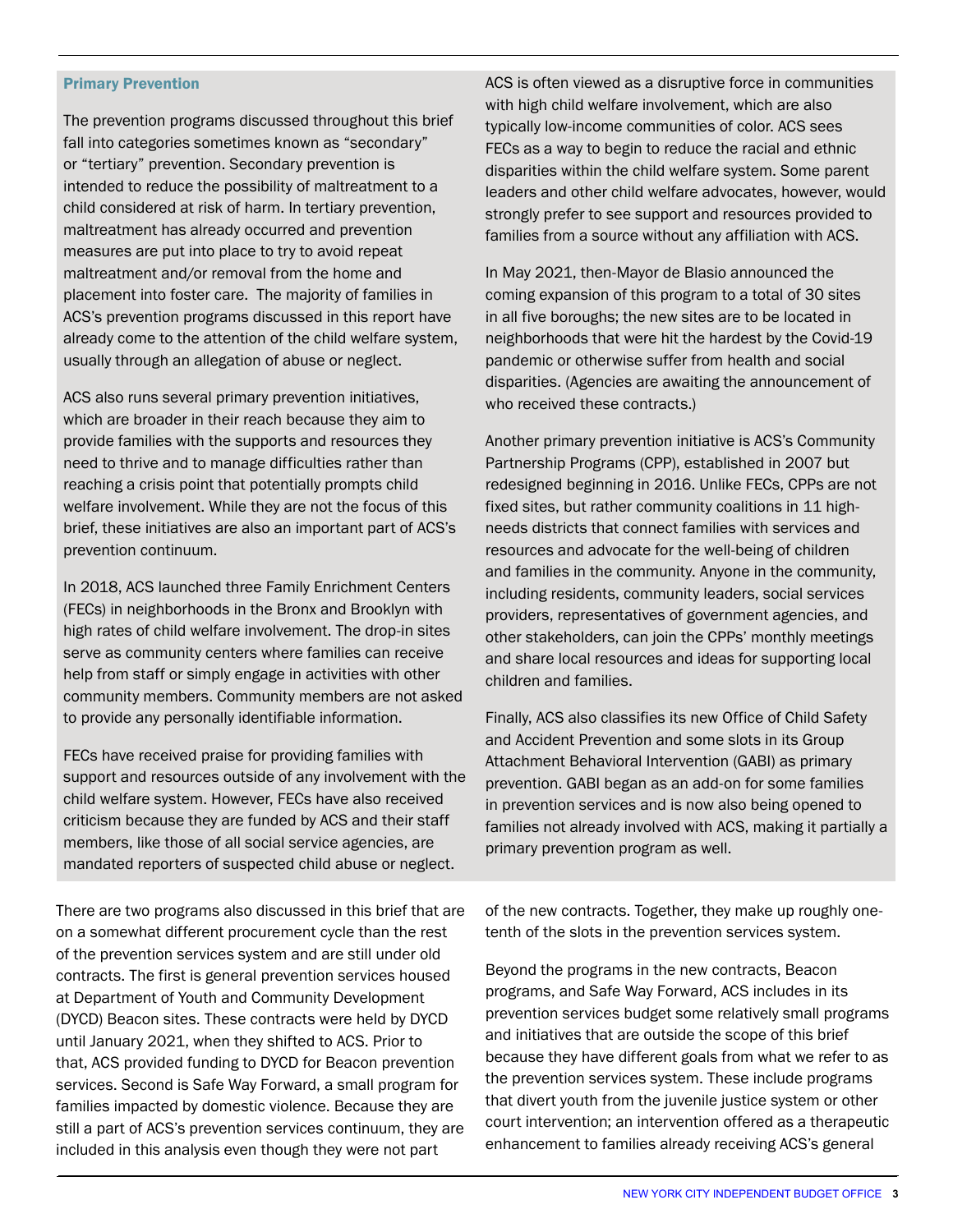prevention services; and some initiatives for youth in foster care that also receive prevention services funds.<sup>3</sup> ACS also offers short-term prevention "homemaking services" for families with parents or guardians who are either unable to care for their children due to illness or need training in household and child rearing skills. These services are separate from the rest of ACS's prevention services system and are excluded from this brief.<sup>4</sup>

This brief offers an overview of the prevention services landscape over the past several years, examining overall enrollment in services, spending, and funding sources since 2012, but focusing mostly on 2016 through the present. (Our [last fiscal brief](https://ibo.nyc.ny.us/iboreports/childwelfare101211.pdf) on this topic discussed prevention services trends in earlier years.) We chose to begin most of our analysis in 2016 because ACS added a substantial amount to its prevention services budget beginning in 2017 (from here on, all years refer to city fiscal years unless otherwise noted). This was part of its increased focus on specialized programs, as a portion of the funding was intended to convert some of the general programs in its portfolio to specialized ones. Much of the remaining additional funding was used to increase the total number of prevention services slots available to families.

After a broad look at how many families enter prevention services each year, IBO analyzes spending and funding in this program area. We then examine trends in the number of slots available by borough and by type, enrollment in services by type, how many families are referred to services in relation to how many actually enroll, and some potential factors that may stop referred families from enrolling. We also discuss the implications of the Family First Prevention Services Act of 2018, which opened up federal Title IV-E funding for prevention services in the city for the first time.

Finally, while the demographics of children who receive prevention services are not the focus of this brief, it is important to note that there are well-documented racial and ethnic disparities in the child welfare system. Advocates have long raised concerns around this issue, and ACS acknowledges these disparities as well. According to ACS testimony on this topic in 2020, children in families that identify as Black or Latinx/Hispanic are highly overrepresented in reports of alleged maltreatment compared to their share of the population as a whole. One reason for this is that poverty and neglect are often conflated by reporters, and families in these communities are more likely to be living in poverty than others. This means that children from these communities are also over-represented in ACS's prevention services.<sup>5</sup>

Maltreatment reports are also somewhat more likely to be substantiated for children from these communities, particularly those involving Black families. Black and Latinx/Hispanic children are also over-represented in courtordered supervision filings and foster care placements compared to their share of substantiated investigations again, this is especially true for Black children.

# Entries into Prevention Services Declined In Recent Years After Years of Growth

In this brief, we use "entries" and "enrollments" in prevention services interchangeably; both terms mean that a provider has opened a new case for a family and they have begun services. Sometimes, families are transferred from one prevention program to another, but these transfers are not considered new entries and are not included in the reported numbers. It is also important to note that numbers for entries into services are based on families rather than children.

The number of families entering prevention services has fluctuated over the past several years, reflecting in part various changes to ACS policies and in part the child welfare system's response to tragedies and the Covid-19 pandemic.

*Detailing the Changes.* From 2012 through 2015, there was a steady increase in the number of families entering prevention services, reaching a peak in 2015 of 11,015 families. There was a small decline in 2016 to 10,540 entries, due in part to a decrease in substantiated abuse or neglect investigations and also in part due to a temporary ACS policy that gave providers more time to close very complex cases. According to ACS, this meant that providers were closing fewer cases, giving them less room to enroll new families in services.<sup>6</sup>

In 2017, the number of families entering services dropped more than 12 percent to 9,240. This was the result of changes made after the high-profile September 2016 death of Zymere Perkins—a six-year-old boy whose family had been enrolled in prevention services until shortly before his mother's boyfriend killed him. ACS then began requiring that prevention service providers hold a conference with ACS staff and obtain approval before closing cases. With fewer cases closed, the number of families entering prevention services fell. Late in fiscal year 2017, ACS revised this new policy so that only high-risk cases required ACS approval for closure, which resulted in a small increase in prevention services entries in 2018, to 9,608.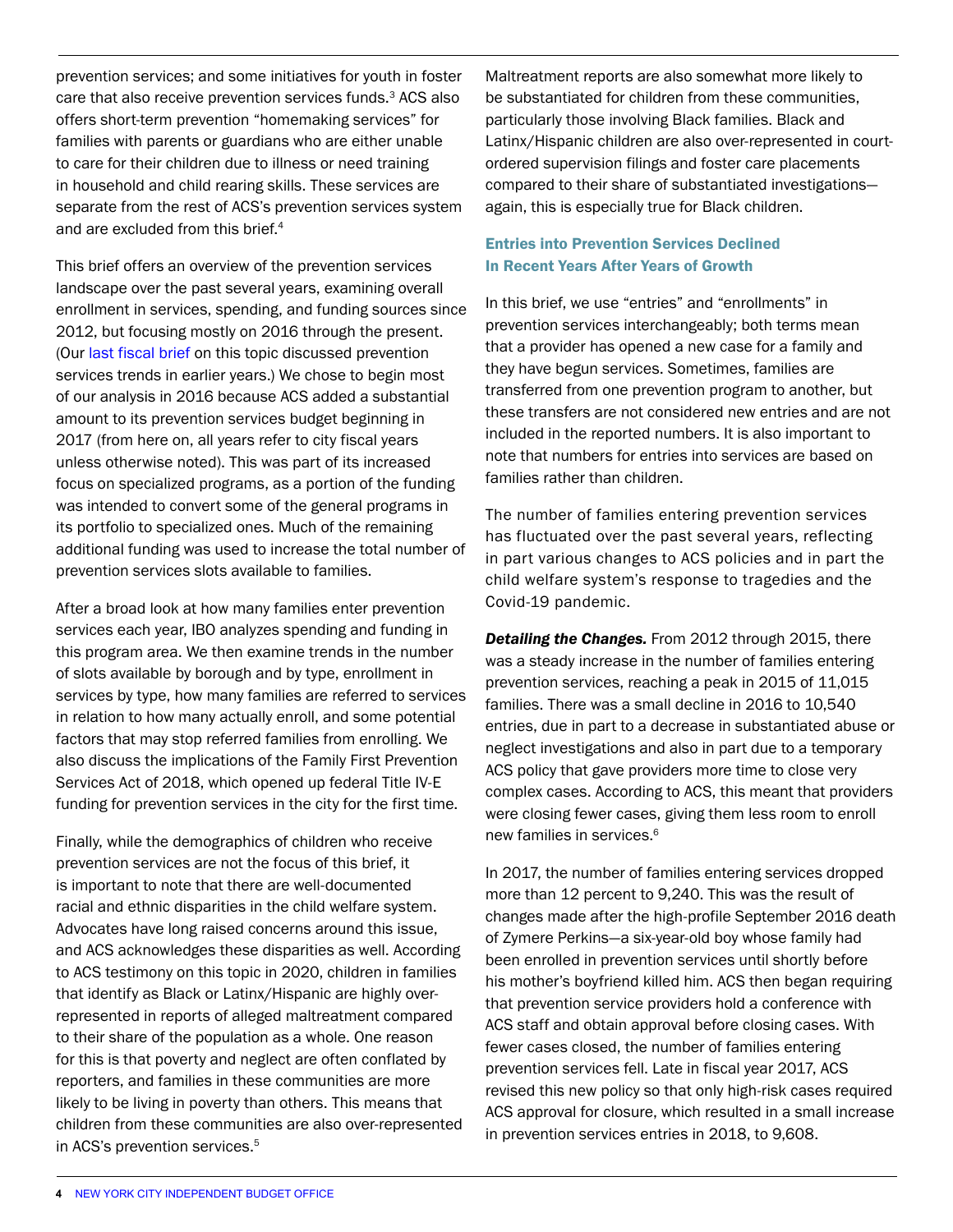

After increasing again to 9,965 entries in 2019, only 7,699 families entered prevention services in 2020—a 23 percent decline. Over the last several months of fiscal year 2020, ACS intentionally phased in reductions in the prevention services system as it prepared to transition to new contracts that would take effect on July 1, 2020, focusing on services for the highest-need families. IBO found only a 10 percent decline in enrollments between 2019 and 2020 when looking at only the first eight months of each fiscal year, from July through February, which is not unexpected given that ACS was purposely slowing entries into services near the end of the fiscal year. ACS has emphasized that it worked with its contracted prevention services agencies to ensure that the highest-risk families were still receiving services, and that the reduction in capacity was done carefully and in phases.

The last four months of the fiscal year marked the beginning of the Covid-19 pandemic, which ACS cites as another factor accounting for the drop in enrollments. In fact, enrollments in the last four months of 2020 dropped by nearly 50 percent compared to the same time period in 2019. In theory, because many families have struggled to meet basic needs during the pandemic, there could have been an increase in entries into prevention services during this time. However, this is not what occurred in practice.

Citywide lockdowns beginning in March 2020, in particular the closure of schools, led to a sharp drop in reports of child abuse or neglect—from March through June 2020 ACS conducted 11,752 investigations, compared to 20,060 in March through June 2019, a 41 percent decrease.

This in turn led to fewer families under ACS investigation who could have been referred to prevention services. Additionally, families may have been reluctant to have prevention services providers in person inside their homes, and some prevention services staff and families were initially not equipped with the technology needed for video visits. When possible, prevention services have continued to be delivered in-person throughout the pandemic, according to ACS, but providers have made decisions about this on a case-by-case basis. $7$ 

In 2021, enrollments in prevention services increased to 8,316. This is still not near the enrollment levels of the several years prior to 2020, likely due to continued effects of the pandemic as well as programs in the new system taking time to get fully up and running.

## Spending and Funding on Prevention Services Increase in Recent Years

Most of the spending for ACS's prevention services is paid through contracts the city enters into with nonprofit providers, as opposed to spending on ACS staff, since the city does not provide these services directly. Providers receive contracts for a certain number of slots, and funding per slot varies by the type of program. All specialized programs are more expensive on a per slot basis than general ones.<sup>8</sup>

The biggest increases to the prevention services budget in recent years were in 2017 through 2019 when ACS added funding for various initiatives, detailed below. Most of this budget comes from federal and state dollars rather than city funding, although it is important to note that the city does need to expend funds first in order to receive state reimbursement. While it is a small share of the overall prevention services budget, city funding is therefore crucial to providing these services to families.

*Spending.* ACS's spending on prevention services increased by 72 percent from 2012 to 2021, from \$201 million to \$345 million; adjusted for inflation, the growth was 38 percent. The vast majority of that spending—\$328 million in 2021—goes to contracts with providers, with most of the remainder spent on ACS staff overseeing contracts.

This increase included a 31 percent jump just from 2017 to 2019, from \$248 million to \$325 million. The 2017 [Executive Budget](https://ibo.nyc.ny.us/iboreports/more-funding-for-child-welfare-mayor-aims-to-expand-enhance-preventive-services-reducing-foster-care-palcements.pdf) contained the largest single injection of new funding during those three fiscal years, adding \$19 million for 2017, \$41 million for 2018, and \$53 million for 2019 and later years to the prevention services budget.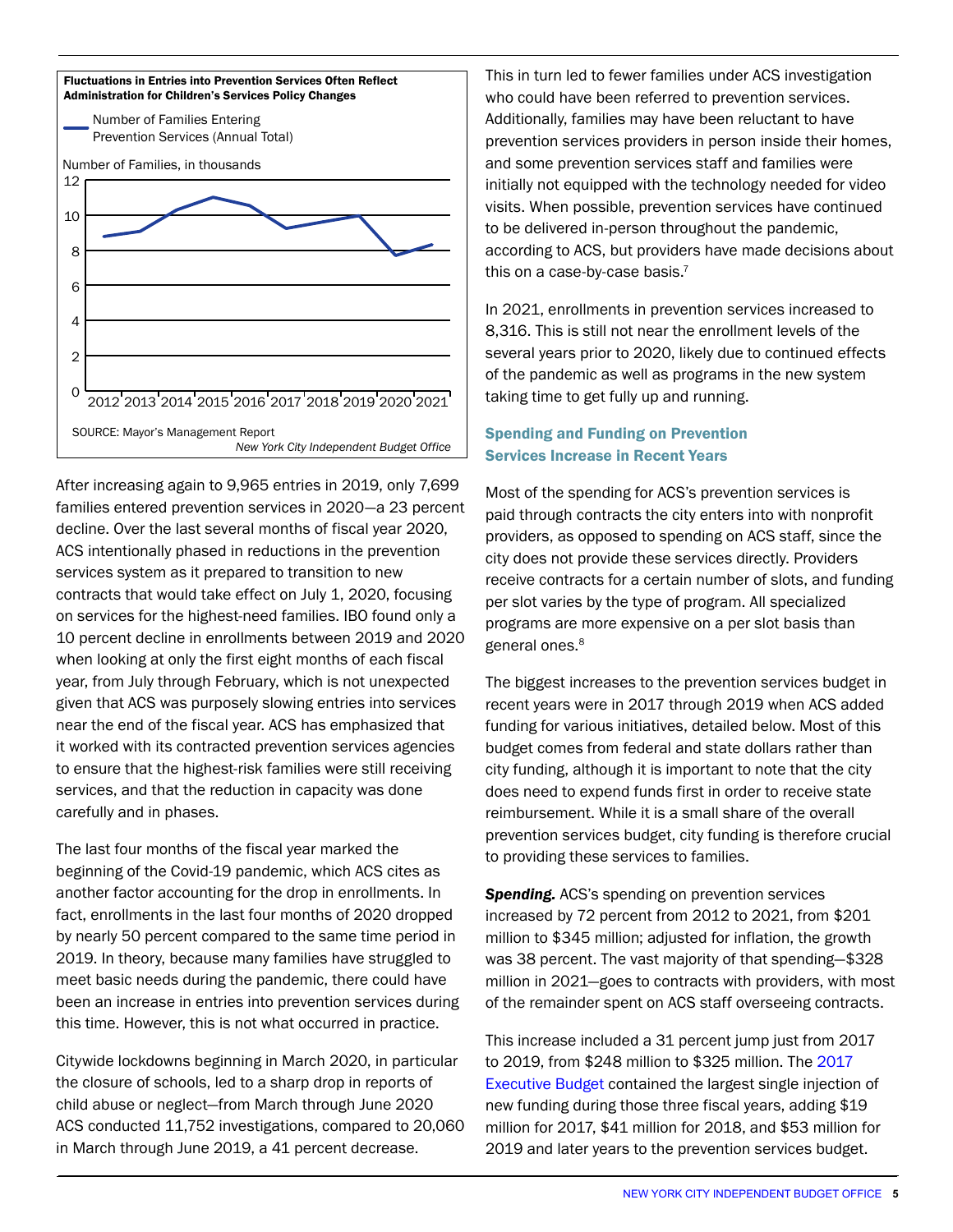

*New York City Independent Budget Office* 

Of these totals, \$8 million in 2017, \$21 million in 2018, and \$31 million in 2019 and beyond was earmarked for additional prevention services slots and the conversion of some general slots to specialized programs.<sup>9</sup>



SOURCES: Mayor's Office of Management and Budget; Administration for Children's Services

NOTES: Excludes Prevention Homemaking Services. Excludes intracity and other categorical funding. Includes roughly \$67 million in 2022, and similar amounts in previous years, for programs outside the scope of this brief. 2022's calculations include \$17 million in city funding for expanded Family Enrichment Centers and \$14 million for indirect cost rates, in both state and city funding, that have not yet been transferred to the Prevention Services budget function, but should be transferred this year.

*New York City Independent Budget Office* 

The 2018 budget saw another \$15 million a year added to increase training for prevention services staff and to streamline the referral and placement process, as well as \$26 million annually for the model budget process. This was a citywide process to more closely align select contracted human services providers' budgets with their actual expenses; ACS used the funding to help prevention services providers hire more supervisors, case aides, and quality assurance staff and to increase staff salaries.

ACS projects spending \$359 million on prevention services in the current fiscal year, 2022.<sup>10</sup>

**Funding.** Over the past several years, city dollars have consistently made up the smallest share of funding for prevention services, as ACS is able to tap into state and federal funding streams. The city must spend money before it can receive the state funding described below, however, and the state's share of prevention services funding, not accounting for federal funding, is significantly higher than the city's (62 percent to 38 percent). The city's relatively small outlay for prevention services is because of this funding structure, as well as the fact that it is also able to use some federal dollars for prevention services.

*State Funding.* State funding for prevention services comes almost entirely from its child welfare funding stream, which reimburses localities for 62 percent of their child welfare expenses, net of federal funding.<sup>11</sup> In 2012, \$89 million in state funding represented 42 percent of the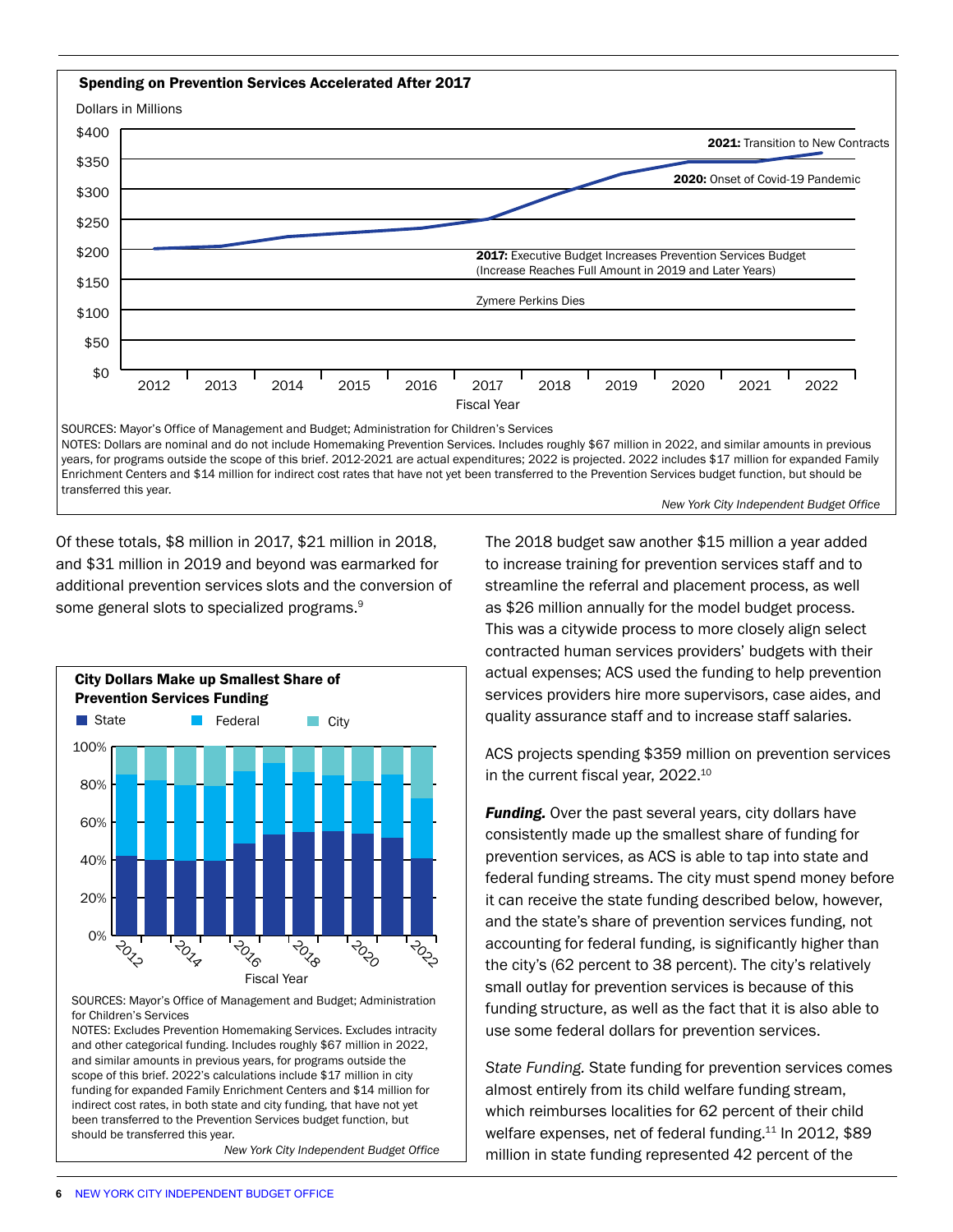total prevention services budget, but by 2015, \$91 million represented 39 percent of the budget, as city funding had increased from \$32 million to \$49 million over those years.

In 2016, ACS realized an additional \$21 million from the state child welfare funding stream for prevention services the increase grew to \$34 million in 2017 and later years due to a state budgetary realignment that was meant to more accurately reflect which expenses were eligible for reimbursement. This meant that the state funding share increased to 48 percent in 2016 and 53 percent in 2017 and ranged from 52 percent to 55 percent each year through 2021. City funding correspondingly dropped back down to \$34 million in 2016 and \$25 million in 2017, although it then steadily increased to \$64 million in 2020 with the implementation of the initiatives discussed above.

The amount of state funding also steadily increased as prevention services spending in general increased, reaching \$185 million in 2020. Both city and state funding dropped in 2021, to \$51 million and \$178 million respectively, due to a [state budget action](https://ibo.nyc.ny.us/iboreports/proposed-state-budget-continues-pattern-of-cuts-to-child-welfare-fopb-march-2020.pdf) that required more federal Temporary Assistance for Needy Families, or TANF, dollars be spent on child welfare.

The Executive and Adopted Budgets for 2022 included a further realignment of the prevention services budget for 2022, removing \$30 million in state child welfare funding and replacing it with city funding. This was meant to reflect actual claims against the state funding and to adjust the budget to the current actual funding levels. It remains to be seen if this adjustment will recur in 2023 and later years.

*Federal Funding.* The largest source of federal funding is the Social Services Block Grant (using excess funds transferred from TANF), ranging from \$70 million to \$73 million each year from 2012 to 2020. Funding through

Title IV -B of the Social Security Act makes up \$10 million to \$12 million annually, and the remaining federal support for prevention services consists of smaller amounts from various other funding streams.

In total, federal funding barely changed, increasing from \$91 million in 2012 to \$96 million in 2020, but because the prevention services budget has increased substantially over this time period, there has been a steady decline in the federal share, from 43 percent in 2012 to 28 percent in 2020. However, the federal share increased to 34 percent in 2021 due to the required shift of more federal TANF dollars to child welfare. Federal funding of prevention services therefore jumped to \$116 million in 2021 and is forecast by the Mayor's Office of Management and Budget to drop only slightly to \$114 million in 2022.

Finally, the \$17 million added annually for FECs in the 2022 Adopted Budget is city funding, because the state does not fund primary prevention. There is also \$14 million (of which \$5.3 million is city funding and \$8.7 million is from the state) for indirect cost rates that belongs in the prevention services budget, but currently appears outside of it. IBO projects that when these two buckets of funding are officially moved into prevention services this year, the city's share of the budget will rise to its highest share in the time period studied: 28 percent.

# Prevention Slots Increase With Specialized Programs Making Up a Larger Share

The number of prevention services slots provided each year indicates the maximum number of families that can be served on any given day. The number of slots that a given prevention services provider offers for each program it delivers is spelled out in its contract. Over the past several years, both the share of slots dedicated to specialized

| <b>Prevention Services Slots Increased Every Fiscal Year Until 2021</b> |        |        |        |        |        |        |                                    |  |  |  |
|-------------------------------------------------------------------------|--------|--------|--------|--------|--------|--------|------------------------------------|--|--|--|
|                                                                         | 2016   | 2017   | 2018   | 2019   | 2020   | 2021   | <b>Percent Change</b><br>2020-2021 |  |  |  |
| <b>Bronx</b>                                                            | 3,099  | 3,099  | 3,231  | 3,773  | 3,773  | 3,624  | (4%)                               |  |  |  |
| <b>Brooklyn</b>                                                         | 4,142  | 4,102  | 4,332  | 4,474  | 4,474  | 4,021  | (10%)                              |  |  |  |
| Manhattan                                                               | 1,752  | 1,772  | 1,782  | 2,079  | 2,079  | 1,731  | (17%)                              |  |  |  |
| Queens                                                                  | 2,208  | 2,208  | 2,201  | 2,389  | 2,389  | 2,177  | (9%)                               |  |  |  |
| Staten Island                                                           | 638    | 638    | 608    | 788    | 788    | 885    | 12%                                |  |  |  |
| Citywide                                                                | 310    | 500    | 500    | 300    | 300    | 432    | 44%                                |  |  |  |
| <b>TOTAL</b>                                                            | 12.149 | 12.319 | 12.654 | 13,803 | 13,803 | 12,870 | (7%)                               |  |  |  |

SOURCE: Administration for Children's Services

NOTES: Figures are of June 30 of each year, except for 2021, which is as of July 1, 2020–the first day of the new contracts. Includes all programs, not just those included in new contracts as of July 2020. Citywide programs can enroll families in any of the five boroughs.

*New York City Independent Budget Office*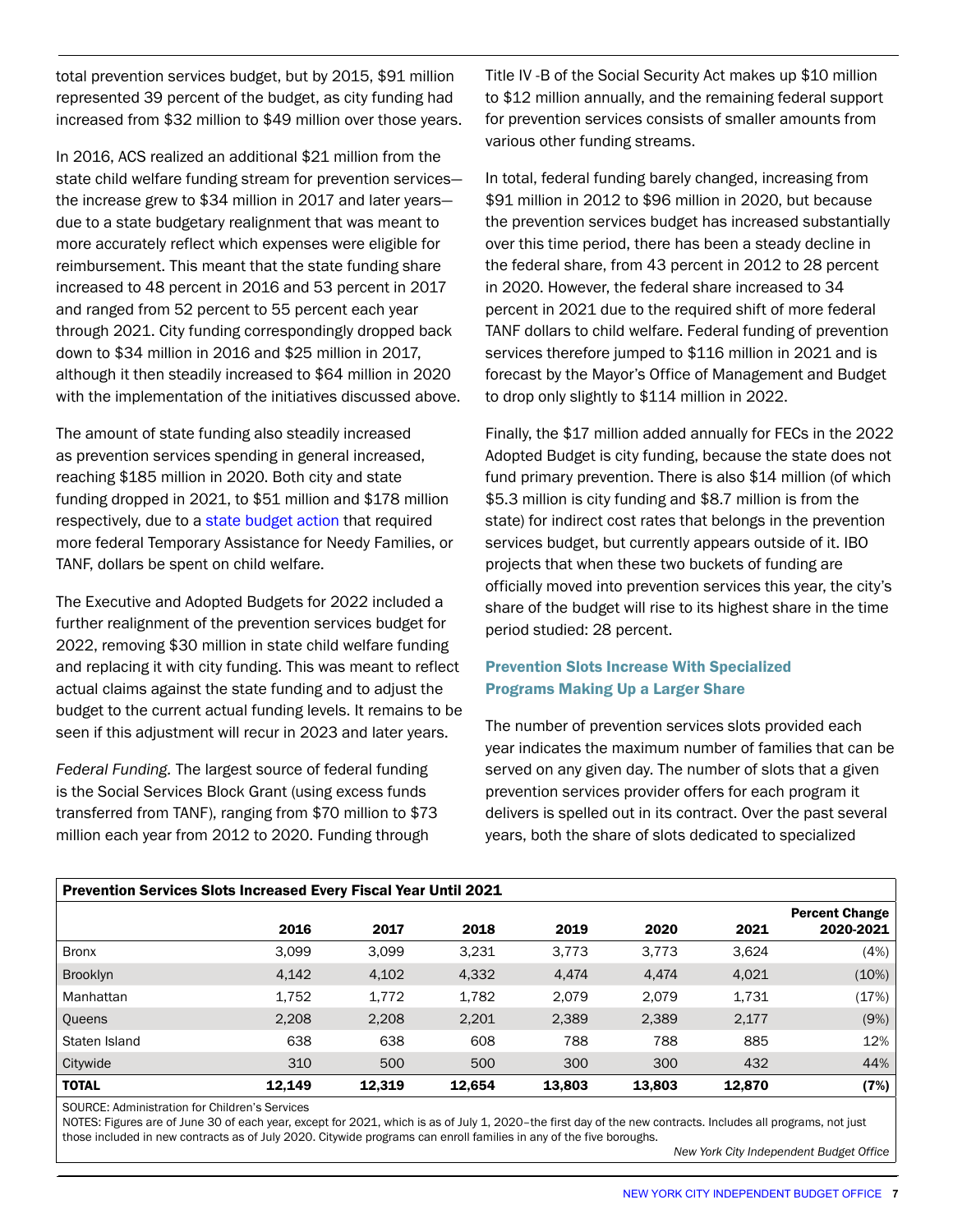| Specialized Prevention Services Make Up an Increasing Share of Slots<br>By Fiscal Year                                                                        |      |      |      |                                         |      |      |  |
|---------------------------------------------------------------------------------------------------------------------------------------------------------------|------|------|------|-----------------------------------------|------|------|--|
|                                                                                                                                                               | 2016 | 2017 | 2018 | 2019                                    | 2020 | 2021 |  |
| Specialized Programs' Share of Slots:<br>Including only programs included in new contracts                                                                    | 41%  | 41%  | 41%  | 45%                                     | 45%  | 52%  |  |
| Specialized Programs' Share of Slots:<br>Including all programs, not just those included in new contracts                                                     | 37%  | 38%  | 38%  | 42%                                     | 42%  | 48%  |  |
| SOURCE: IBO analysis of Administration for Children's Services data<br>NOTE: Slots are of June 30 of each year, except for 2021, which is as of July 1, 2020. |      |      |      | New York City Independent Budget Office |      |      |  |

prevention programs and the share of families enrolling in these specialized programs have increased. With both the old and new systems of contracts, ACS has offered the highest numbers of slots in boroughs where prior enrollment has also been the highest.

The breakdown of slots by borough shows that Brooklyn has consistently had the most slots in both the old and new systems, followed by the Bronx, Queens, Manhattan, and finally Staten Island. The number of families enrolling in services each year has followed the same ranking. Every borough except Staten Island lost slots with the transition to the new contracts.

IBO also examined the ratio of enrollments in a given year to slots available. This ratio can tell us where the city might consider adding slots—a higher ratio would indicate fewer available slots relative to enrollments. Staten Island, which gained slots in the new system, has generally had the highest ratio of new enrollments to slots available. This ratio was 109 percent in 2018 (the year before ACS released the Request for Proposals for the new system), compared to only 65 percent in Manhattan, which was the borough with the biggest decline in slots. Citywide slots which mostly serve families with medical issues that may impact children's safety, and are open to families in any borough—increased in the new system, even as the number of citywide programs decreased from three to two.

ACS's messaging around its prevention services system has for years signaled an increased emphasis on more specialized programs, sometimes called evidence-based, evidence-informed, or therapeutic and treatment models. As noted earlier, these programs typically target specific populations; examples include families with children ages five and under who have experienced a traumatic event or with a child or caregiver with substance use or mental health problems.The press release announcing the awards for the new contracts stated that, "for the first time, therapeutic and treatment models will make up the majority of prevention slots."<sup>12</sup>

When looking solely at programs that were included in the RFP for the new contracts, slightly more than half—52 percent—of prevention slots are indeed dedicated to specialized programs in the new system, building on an increase from 41 percent in 2016 through 2018 to 45 percent in 2019 and 2020. This earlier increase came as the funding initially added beginning in 2017 to, in part, convert some general prevention services slots to specialized slots, reached its full planned amount in 2019.

Adding in the two programs on a somewhat different procurement cycle than the rest of the prevention services system—general prevention services at DYCD Beacon sites (1,020 slots each year) and Safe Way Forward (65 slots in 2019 and 2020 and 130 in 2021)—shows a somewhat smaller share for the specialized programs. Including these programs, the share of slots offering specialized services increased from 37 percent of all slots in 2016 to 42 percent in 2019 and 2020 and 48 percent in 2021.

Whether or not the programs on a different procurement cycle are included, specialized programs have clearly made up an increasingly important part of the prevention services system. The share of families actually enrolling

| Specialized Prevention Services Make Up an Increasing Share of Enrollment<br>By Fiscal Year |      |      |      |      |      |      |  |  |
|---------------------------------------------------------------------------------------------|------|------|------|------|------|------|--|--|
|                                                                                             | 2016 | 2017 | 2018 | 2019 | 2020 | 2021 |  |  |
| Enrollment in Specialized Programs                                                          | 40%  | 37%  | 38%  | 43%  | 43%  | 54%  |  |  |
| Enrollment in General Programs                                                              | 60%  | 63%  | 62%  | 57%  | 57%  | 46%  |  |  |
| SOURCE: Administration for Children's Services                                              |      |      |      |      |      |      |  |  |

*New York City Independent Budget Office*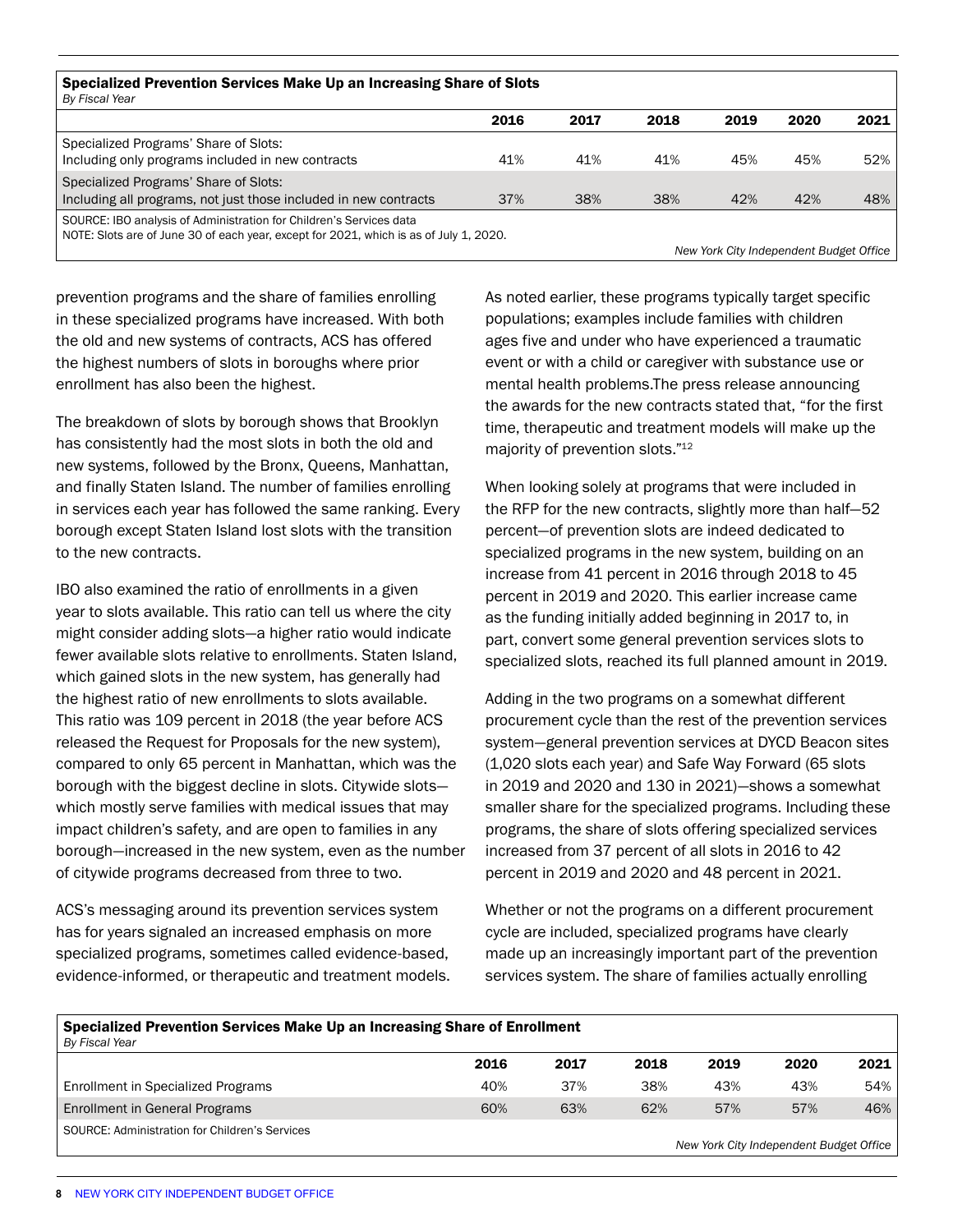| <b>Number of Specialized Slots Increased in Some Boroughs,</b><br><b>Decreased in Others</b>                                                                                                                                                                   |                                                    |       |  |  |  |
|----------------------------------------------------------------------------------------------------------------------------------------------------------------------------------------------------------------------------------------------------------------|----------------------------------------------------|-------|--|--|--|
|                                                                                                                                                                                                                                                                | <b>Last Two Years of Old System</b><br>New System* |       |  |  |  |
| Total                                                                                                                                                                                                                                                          | 5,832                                              | 6,186 |  |  |  |
| Citywide                                                                                                                                                                                                                                                       | 300                                                | 432   |  |  |  |
| <b>Bronx</b>                                                                                                                                                                                                                                                   | 1,716                                              | 1,953 |  |  |  |
| <b>Brooklyn</b>                                                                                                                                                                                                                                                | 1,600                                              | 1,600 |  |  |  |
| Manhattan                                                                                                                                                                                                                                                      | 890                                                | 840   |  |  |  |
| Queens                                                                                                                                                                                                                                                         | 850                                                | 824   |  |  |  |
| Staten Island                                                                                                                                                                                                                                                  | 476                                                | 537   |  |  |  |
| SOURCE: IBO analysis of Administration for Children's Services data<br>NOTE: *Includes Safe Way Forward, a small domestic violence-related<br>program in the Bronx and Staten Island not included in new contracts.<br>New York City Independent Budget Office |                                                    |       |  |  |  |

in specialized programs has increased along with their share of slots. In 2017, 37 percent of families enrolling in prevention services entered one of the specialized programs; by 2020, this had increased to 43 percent. In 2021, the share of families enrolling in specialized programs jumped sharply to 54 percent with the increased focus on these programs in the new contracts.

ACS has emphasized that the new system boasts universal access, meaning that families in all boroughs can access all types of programs. This was not the case prior to July 2020, when some specialized programs had slots in all five boroughs but some did not. In the new system, families across the city have access to the same seven specialized programs within their home boroughs, as well as two that are citywide, along with general programs. $13$  This is an important change, since specialized programs are targeted toward specific populations and involve specific interventions. Now, if there is a program geared toward their specific need, families in all boroughs should be able to access it—as long as the program has space available and families are able to travel to it. This was not always the case in the past; for example, in the last two years before the new contracts began, families in the Bronx had access to a total of 13 specialized programs (including three that were citywide), while Queens families only had access to nine (including the three citywide programs).

Bronx families had access to both the largest number of specialized programs and specialized slots in the old system, and the latter remains true in the new system. The borough had a 14 percent increase in specialized slots with the new contracts. The number of specialized slots in Staten Island also increased, by 13 percent, while Manhattan and Queens saw decreases. Brooklyn, which had access to the second-highest number of specialized

programs in the old system and the second-highest number of slots in both the old and new systems, saw no change in its number of slots. Queens had access to the fewest number of programs in the old system, and has had the second-fewest number of specialized slots after Staten Island. The Bronx and Brooklyn have the most slots, as these are also the two boroughs with the most abuse and neglect investigations; these boroughs also have the highest poverty rates, and as described earlier in this brief, poverty and neglect are often conflated by reporters of child abuse, causing children from these communities to be over-represented in ACS's prevention services.

Finally, it is important to note that even general programs, now called Family Support under the new contracts, use a more formalized approach in the new system than in the past. Providers must use one of three research-informed case practice frameworks—Family Connections (which was its own separate program in the old system), Solution Based Casework, or Mobility Mentoring.

*Share of Referrals Leading to Enrollment Increasing In Recent Years.* Not all families who are referred to prevention services—typically but not always by ACS's protective services staff—end up enrolling in services, for a variety of potential reasons. However, the most recent complete fiscal year saw the highest share in the past several years of referred families actually enrolling in services, potentially due to the Covid-19 pandemic.

The great majority of referrals to prevention services typically above 80 percent each year—come from ACS's child protective division, which investigates allegations of child abuse or neglect. Other potential sources include foster care agencies, schools, hospitals and other medical facilities, Family Court, self-referral, or other city agencies such as the Department of Homeless Services, the New York City Housing Authority, and the Department of Probation.

| <b>Ratio of Enrollments to Referrals</b><br><b>Has Increased in Recent Years</b> |                    |        |        |        |        |        |  |  |
|----------------------------------------------------------------------------------|--------------------|--------|--------|--------|--------|--------|--|--|
| By Fiscal Year                                                                   |                    |        |        |        |        |        |  |  |
|                                                                                  | 2016               | 2017   | 2018   | 2019   | 2020   | 2021   |  |  |
| Enrollments                                                                      | 10.540             | 9.240  | 9.608  | 9.965  | 7.699  | 8.316  |  |  |
| Referrals                                                                        | 15.538             | 14.048 | 14.690 | 13.847 | 10.706 | 10.669 |  |  |
| Enrollment                                                                       |                    |        |        |        |        |        |  |  |
| Ratio                                                                            | 68%                | 66%    | 65%    | 72%    | 72%    | 78%    |  |  |
| SOURCE: Administration for Children's Services                                   |                    |        |        |        |        |        |  |  |
| NOTE: Includes new enrollments only-excludes transfers from one prevention       |                    |        |        |        |        |        |  |  |
|                                                                                  | program to another |        |        |        |        |        |  |  |
| New York City Independent Budget Office                                          |                    |        |        |        |        |        |  |  |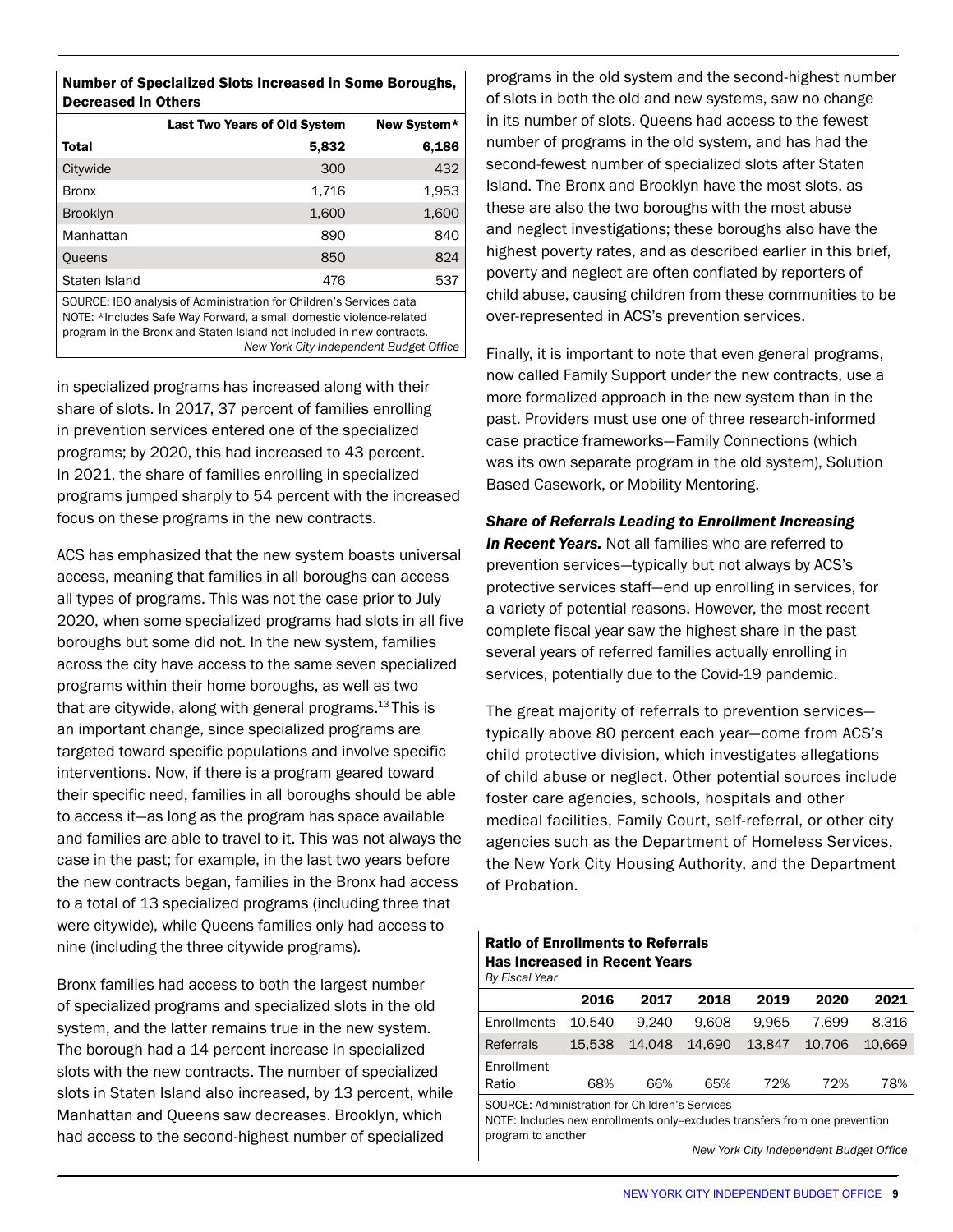IBO examined the share of referrals leading to actual new enrollments in services, and found that this share declined somewhat from 68 percent in 2016 to 65 percent in 2018. According to ACS, this was likely due at least in part to the 2017 policy changes that made closing cases, and therefore opening up room for new enrollments, a more involved process.<sup>14</sup> There was then a sharp increase in 2019 to 72 percent, likely at least partially due to money added to ACS's budget to streamline the referral and placement process.

In 2021, there was another increase, with 78 percent of referrals resulting in enrollments in services—despite the continued pandemic-driven partial lockdowns across the city during this time period. It is possible that with fewer child abuse or neglect reports being made during the pandemic, those cases that did come to ACS's attention were more likely to be serious and therefore to lead to enrollment in services. Additionally, the fact that families can now access all of the different specialized programs no matter which borough they live in may have led more of them to enroll in programs.

The share of referrals that came from ACS's child protective division rose to 91 percent in 2021, compared to 86 percent in 2020 and 85 percent in 2019. This may be another reason why a higher share of referrals resulted in enrollments—ACS had become an even more dominant source of referrals and even when ACS referrals to prevention services are voluntary, families may not experience them as such.

Even with the high ratio of enrollments to referrals in 2021, there were many families that ACS or other organizations believed could benefit from prevention services but who did not enroll. There are a number of potential reasons why a referred family might not end up enrolling in services, including that some individual providers may lack room for new families. And even if providers are available, they may not be conveniently located or may have only limited times available, or they may lack the language and/or cultural competency that would make them a good fit for a given family.

Finally, families voluntarily referred to services may not see any value in receiving them. In fact, some advocates have voiced concerns that the increasing focus on specialized prevention services over the past several years may create mismatches between families' concrete, day-today needs, such as food, diapers, and housing, and what these services offer. Services that use therapeutic or

clinical models must follow the model with fidelity and could potentially lack the flexibility to focus on a particular family's specific needs. In addition, the specialized models are usually time-limited and providers may not be able to keep families beyond the prescribed amount of time, even if the family's broader needs have not been fully met.15 However, according to ACS, all prevention services, including specialized programs, are required to provide case management and meet both the child welfare and concrete, day-to-day needs of families.

According to advocates, while prevention services providers saw fewer families during the height of the coronavirus pandemic, many that they did see not only were more likely to be in need of immediate assistance with day-to-day needs, but also often needed help accessing and setting up devices for children's remote learning or accessing personal protective equipment. Despite the pandemic coinciding with the advent of the new contracts, the increase in the share of families enrolling in specialized services, and the increased emphasis even in general programs on a more formalized approach to services, advocates report that ACS showed flexibility in allowing prevention services agencies to use some of their budgets to help with these needs.<sup>16</sup> ACS has also testified about recognizing the importance of helping families meet these concrete needs during the pandemic—particularly through its primary prevention initiatives, Family Enrichment Centers and Community Partnership Programs.17

## Family First Prevention Services Act

The federal Family First Prevention Services Act was signed into law in 2018. States were given the option to delay implementation, and New York State did delay until September 2021. Among other provisions, Family First represents the first time that federal Title IV-E funding can be used for prevention services; however, only evidencebased services approved by a federal clearinghouse will receive reimbursement.

It is not yet clear how much this law will impact the delivery of prevention services in the city, as unlike many other states, New York already has state funding for prevention services. As discussed earlier, the state reimburses localities 62 percent of their prevention services expenses, while Family First allows for only 50 percent reimbursement from Title IV-E. Unless the state changes its reimbursement structure in response to the law–which is possible–it is not clear if the city will attempt to access Title IV-E funding for prevention services. The city will need to determine the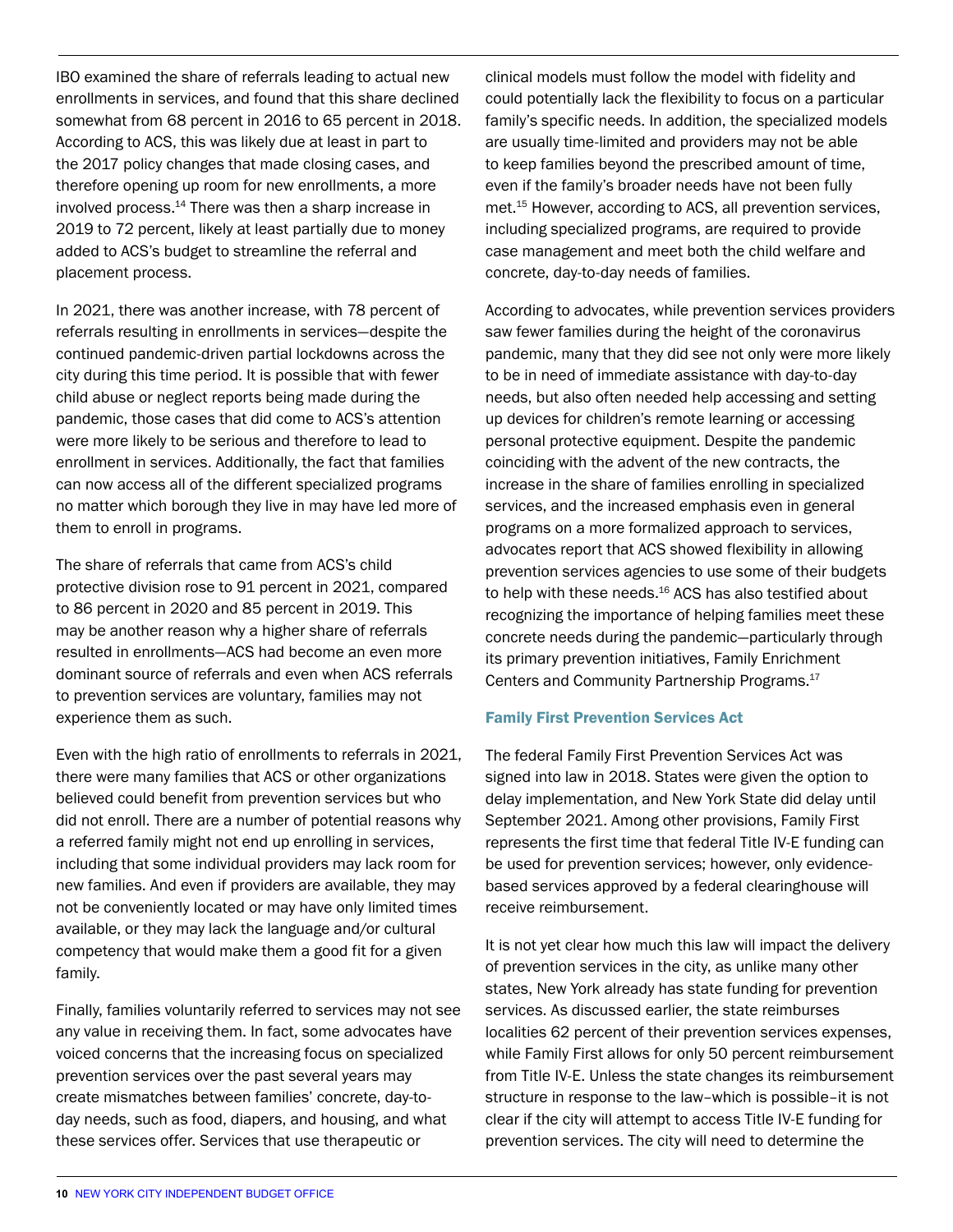potential benefits of accessing the Title IV-E funding, taking the current state funding structure into account.

ACS's concept paper for the new prevention services contracts did state that the agency is planning for compliance with Family First. While not all of ACS's specialized programs are on the federally approved list of services that can receive reimbursement, that list is still a work in progress.

One concrete result of Family First is that because the city has been at the forefront of using specialized prevention services, other states have looked to ACS for help in implementing these services. More specific impacts of the law on ACS's budget remain to be seen, however.

### **Conclusion**

Entries into prevention services have fluctuated over the past several years, with declines in prevention services enrollments at least partially attributable to ACS policies. The years 2020 and 2021 are outliers and it is difficult to draw any conclusions about what entries into services would have looked like in those years without the factors of the Covid-19 pandemic and the winding down of the old contracts and the transition to the new system.

Additional funding beginning in 2017 resulted in an increase in slots and in the share of slots for specialized

prevention services. With the new system put in place as of July 1, 2020, there are no longer significant disparities between boroughs in the number of programs families can access. The boroughs with the most abuse and neglect investigations and the greatest enrollment in services over the past few years have the most slots in the new system. Additionally, the share of families enrolling in specialized models has been steadily increasing since 2017, with a sharp jump in 2021.

A sizable number of referrals to prevention services do not result in enrollment, although the share increased sharply in 2021 for a few potential reasons. These include that more serious cases may be coming to ACS's attention during the pandemic, that families in all boroughs can now access all specialized programs, and that a higher share of referrals have come from ACS.

While the fiscal implications of the Family First Prevention Services Act on New York City remain to be seen, the benefit for the city is not as obvious as it is for localities in other states, given New York State's existing reimbursement structure for prevention services. However, the city could still explore opportunities for claiming the new federal funding.

*Prepared by Katie Hanna*



Receive notification of IBO's free reports by [E-mail](http://bit.ly/subscribeIBO) [Text](http://bit.ly/1BZvxo5) [Facebook](https://www.facebook.com/NYCIBO) [Twitter](https://twitter.com/nycibo) [RSS](http://www.ibo.nyc.ny.us/iborss.xml)